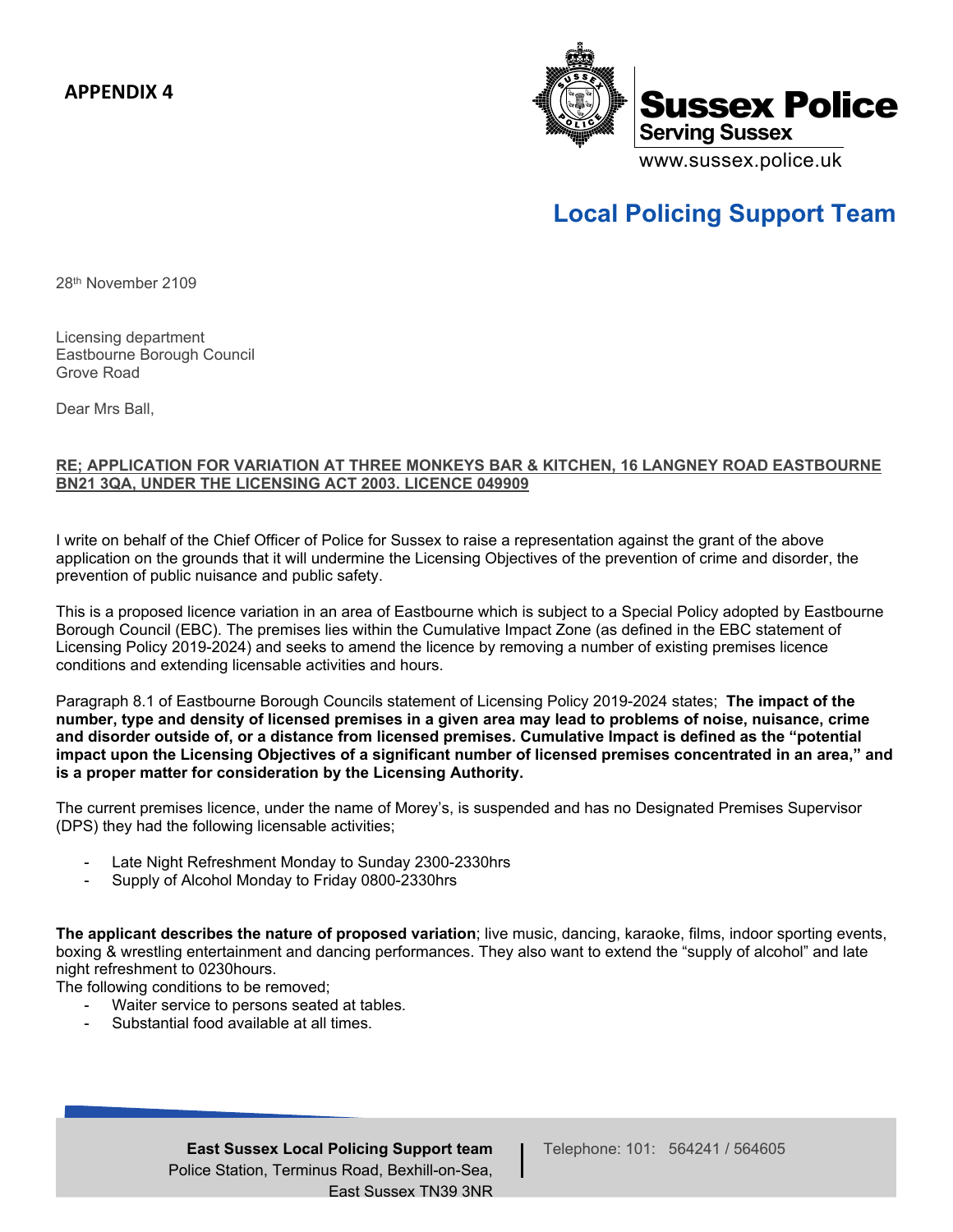The applicant seeks the following licensable activities and timings;

- Films Monday Sunday 0800-0300
- Indoor Sporting events Monday to Sunday 2300-0300 **(this has been crossed out, unsure if actually required)**
- Boxing or wrestling Monday to Sunday 2300-0300 **(this has been crossed out, unsure if actually required)**
- Live music Monday to Sunday 2300-0300
- Recorded music Monday to Sunday 2300-0300
- Performances of dance Monday to Sunday 2300-0300
- Anything of a similar nature Monday to Sunday 2300-0300 "use of Karaoke machine amplified.
- Provisions of facilities for making music Monday to Sunday 2300-0300 **(crossed out, nothing mentioned in brief description)**
- Provisions of facilities for dancing Monday to Friday 2300-0300 **(this has been crossed out, unsure if actually required)**
- Late Night Refreshment Monday to Sunday 2300-0230
- Supply of alcohol Monday to Sunday 2300-0230

Under the four Licensing Objectives, the applicant has copied the current licence conditions minus those applied to be removed. Nothing additional has been added or offered.

On review of the application it appears that the premises is looking to become a late night bar/club. This is evidenced by the requested removal of the restaurant condition therefore making them a vertical drinking establishment, the extended licensable hours and description of what licensable activities they would like to have.

Paragraph 14.24 of the Secretary of State's Guidance to the Licensing Act 2003 (April 2018) provides:

"A cumulative impact assessment (CIA) may be published by a licensing authority to help it to limit the number or types of licence applications granted in areas where there is evidence to show that the number or density of licensed premises in the area is having a cumulative impact and leading to problems which are undermining the licensing objectives. CIAs relate to applications for new premises licences and club premises certificates and applications to vary existing premises *licence and club premises certificates in a specified area."*

Paragraph 14.40 of the Secretary of State's Guidance to the Licensing Act 2003 (April 2018) provides:

'In publishing a CIA a licensing authority is setting down a strong statement of intent about its approach to considering applications for the grant or variation of premises licences or club premises certificates in the area described.... Applications in areas covered by a CIA should therefore give consideration to potential cumulative impact issues when *setting out the steps that will be taken to promote the licensing objectives'*

The applicant has not referred to the Cumulative Impact Policy or the EBC statement of Licensing in their application. They had not offered any additional conditions that would help mitigate any potential risk in a busy part of Eastbourne or provided any assurances of how the premises will promote the licensing objectives.

Sussex Police Licensing held a meeting with the applicant Mr Dene Sonnessa on 13th November 2019 at Bexhill Police Station. He was asked to clarify what type of premises he wanted to be as his application was not clear. He didn't really know but wanted the freedom within the licence to be able to try different things which is why he has asked for everything. He was advised that the application fell short of what was required. He explained he thought it would be straight forward as he was granted the current one without issue. It became clear he didn't understand the difference of licence he was applying for, have knowledge of the CIZ or had read the EBC statement of licensing. We spent an hour discussing things he should have been aware of but unfortunately wasn't.

Mr Sonnessa was emailed some conditions to consider being placed on his licence. He responded a day later than requested but was in agreement to the conditions. It is felt that as much as he has accepted the conditions, he had a further opportunity to detail himself how his premises would not have a negative impact on the night time economy which despite our meeting and having been handed the EBC statement of policy, failed to do so. We are therefore not confident that this premises will effectively promote the licensing objectives.